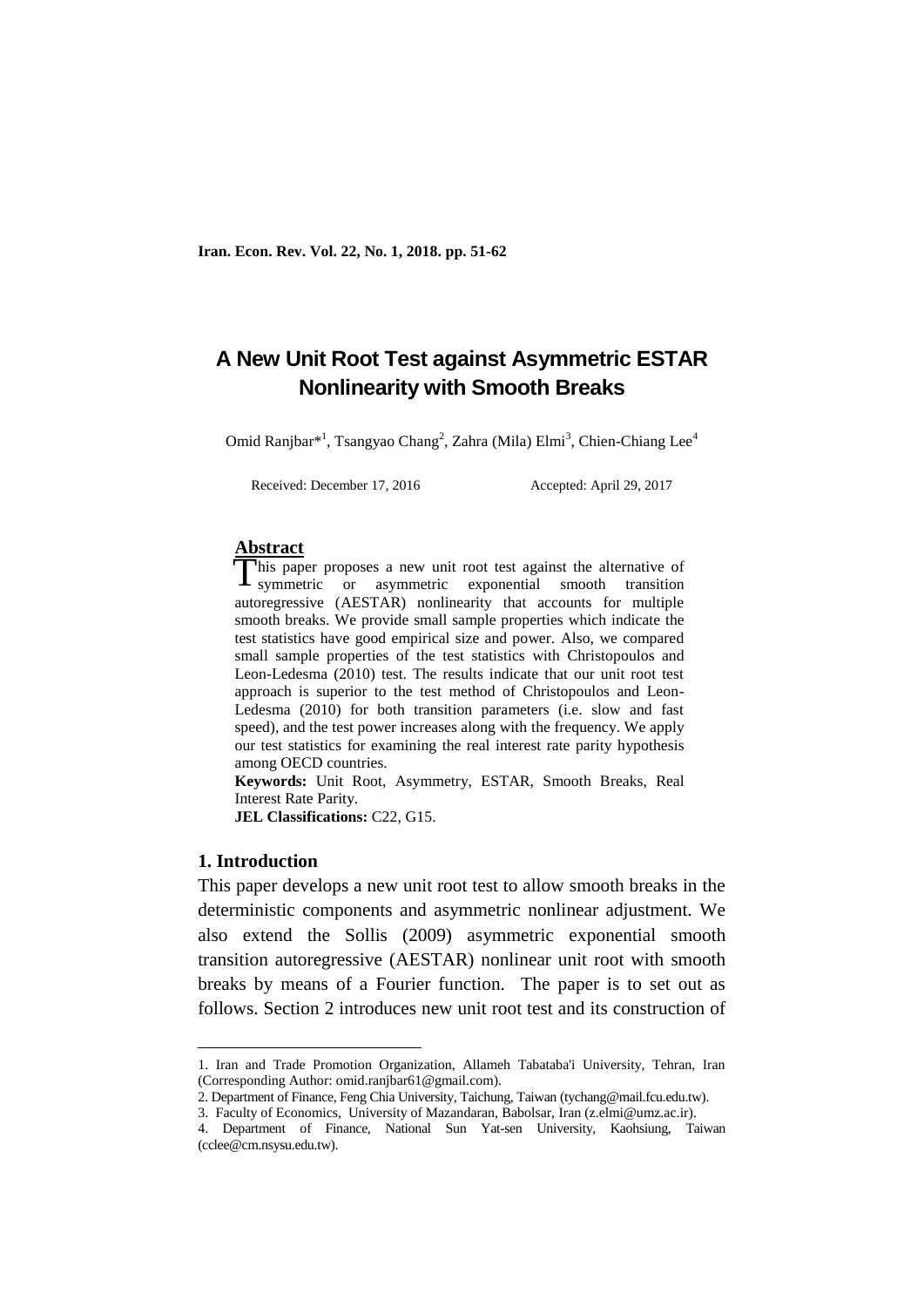critical values. Section 3 analyzes the properties of small samples. Section 4 provides an empirical application aiming at the real interest rate parity hypothesis (RIRPH), and final section concludes briefly.

# **2. Unit Root Test and AESTAR Nonlinearity with Multiple Smooth Breaks**

Suppose that a series  $\{y_t\}_{t=1}^T$  follows the data generating process (DGP) as

$$
y_t = \alpha(t) + \varepsilon_t, \tag{1}
$$

where

where  

$$
\alpha(t) = Z_t \lambda + \sum_{k=1}^n \gamma_{1,k} \sin(\frac{2\pi kt}{T}) + \sum_{k=1}^n \gamma_{2,k} \cos(\frac{2\pi kt}{T}),
$$

 $\alpha(t)$  is a time-varying deterministic component. In order to obtain a global approximation from the smooth transition and unknown number, and to equip deterministic components with breaks, we follow Gallant (1981) approach with employing the Fourier approximation and putting both terms of  $\sum_{k=1}^{n}$ *k k T kt* 1  $\gamma_k$  sin( $\frac{2\pi kt}{\pi}$ ) and  $\sum_{k=1}^n$ *k*  $\int_{k}$ <sup>*L*</sup> $\sigma$ *N*</sup> $\int$ *T kt* 1  $\gamma_k \cos(\frac{2\pi kt}{\pi})$  into the model. The reason to select  $\sin(\frac{2\pi kt}{\pi})$ *T kt* and  $\cos(\frac{2\pi kt}{\pi})$ *T kt* in the model is based on the fact that a Fourier expression is capable of approximating absolutely integrable functions to any desired degree of accuracy. Where k, T, and t are the number of frequencies of the Fourier function, sample size, and a trend term, respectively, and  $\pi = 3.1416$ . Z is an optional exogenous regressor which consists of either a constant or a constant with trend term; n denotes the number of frequencies contained in the approximation, and it satisfies 2  $n \leq \frac{T}{2}$ .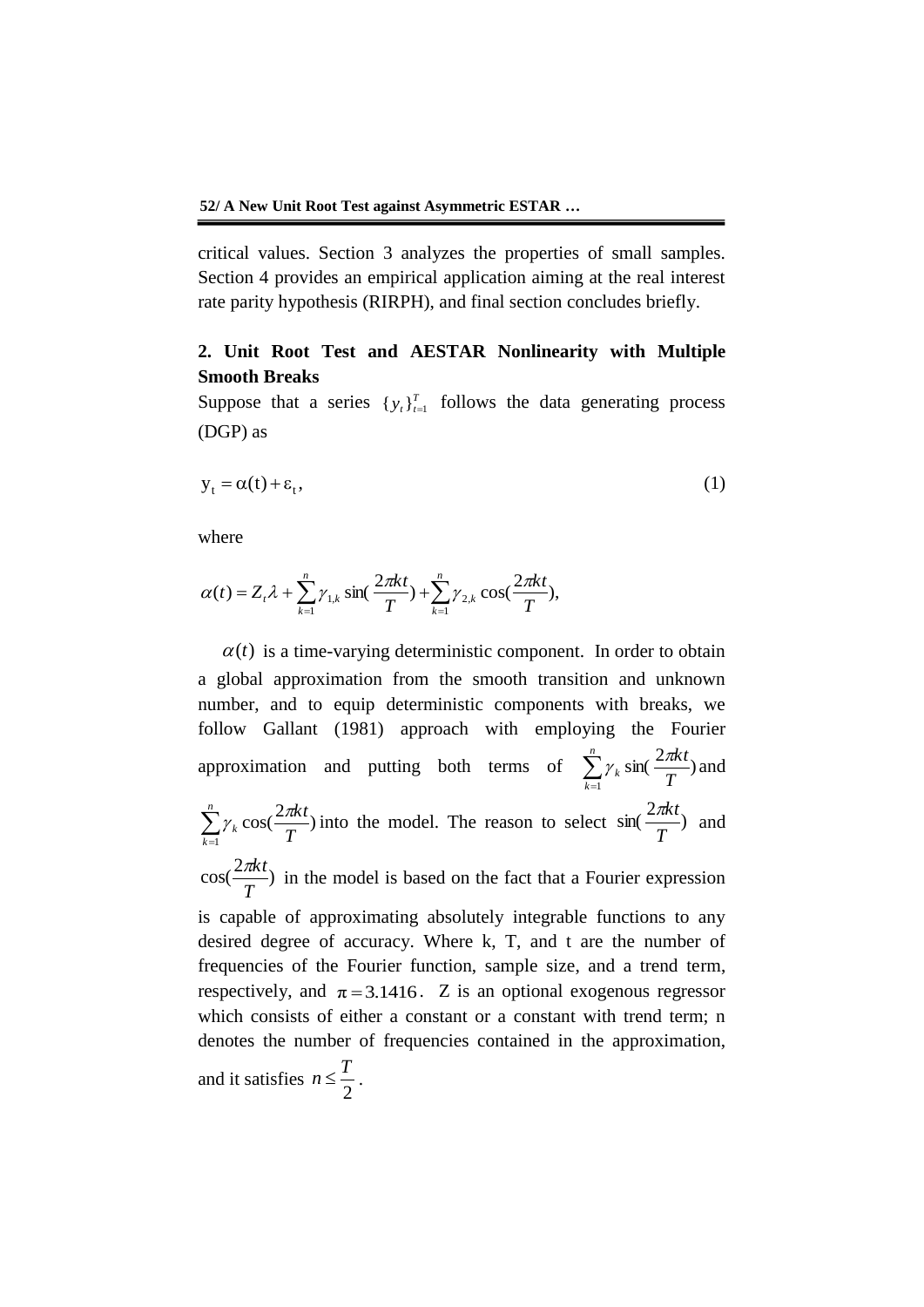The estimation of equation (1) involves two parameters choice - the choice of n and the choice of k. As noted by Becker et al. (2004), it is reasonable to restrict  $n=1$  since joint null hypothesis of  $\gamma$  s is rejected for one frequency (i.e.,  $\gamma_{1,k} = \gamma_{2,k} = 0$ ), and time invariance hypothesis is also rejected. Similarly, Enders and Lee (2012) noted that the restriction n=1 is useful to save the degrees of freedom and prevents over-fitting problem. Hence we re-specify equation (1) as follows:

$$
y_t = Z_t \lambda + \gamma_1 \sin(\frac{2\pi kt}{T}) + \gamma_2 \cos(\frac{2\pi kt}{T}) + \varepsilon_t
$$
 (2)

where  $\gamma = [\gamma_1, \gamma_2]'$  measures the amplitude and displacement of the frequency component. Particularly the standard linear specification is a special case of equation (2) while setting  $\gamma_1 = \gamma_2 = 0$ . There must be at least one of the both frequency components existed if a structural break is appeared. Becker et al. (2004) utilize this property of equation (2) to develop a more powerful test to detect structural breaks under an unknown form than Bai and Perron (2003) test.

In determining an optimal k, we set the maximum of k equal to 5. For any *K=k*, we estimate equation (2) employing ordinary least squares (OLS) method and save the sum of squared residuals (SSR). Frequency  $k^*$  is setting as optimum frequency at the minimum of SSR. With above assumption and respect to the deterministic components, we test the following null hypothesis:

 $H_0: \varepsilon_t = v_t, \quad v_t = v_{t-1} + u_t$ (3)

where  $u_i$  is assumed to be an I(0) process with zero mean. To test the null hypothesis, we follow Christopoulos and Leon-Ledesma (2010) to calculate the statistic *via* three steps shown in following.

First step: we set a maximum k equals to 5, and then find out optimal frequency of *k\** by employing the methodology described above. We compute the OLS residuals as that: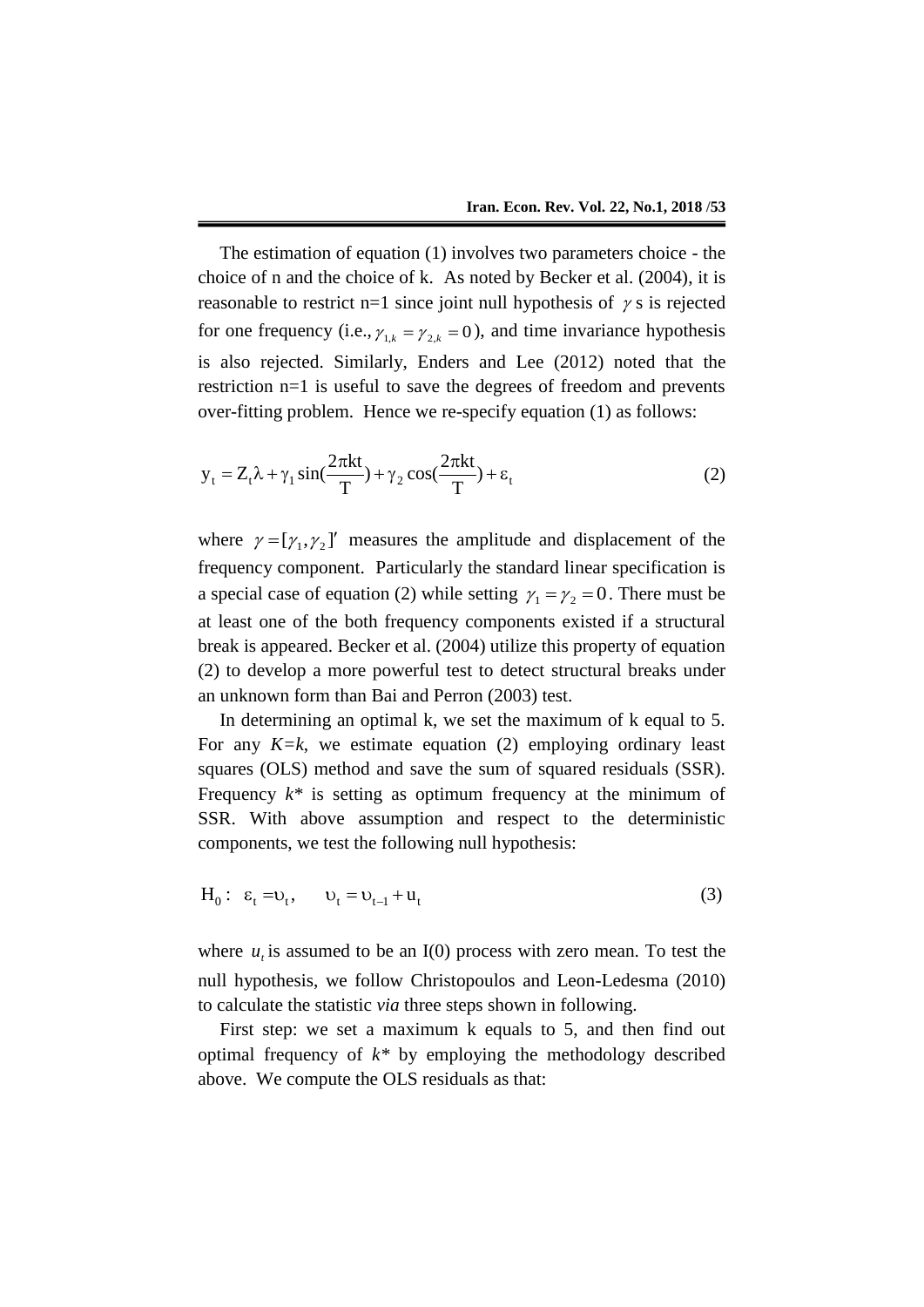54/A New Unit Root Test against Asymmetric ESTAR ...  
\n
$$
\hat{\epsilon}_t = y_t - \hat{\alpha}(t)
$$
\n(4)  
\n
$$
\hat{\alpha}(t) = Z_t \hat{\lambda} + \hat{\gamma}_1 \sin(\frac{2\pi \hat{k} t}{T}) + \hat{\gamma}_2 \cos(\frac{2\pi \hat{k} t}{T})
$$

Second step: a unit root on the OLS residuals given from equation (4) is tested by using AESTAR model. The AESTAR model combines exponential function and logistic function together, and it assumes the

$$
\hat{\varepsilon}_{t-1} \text{ as a transition variable to satisfy that}
$$
\n
$$
\Delta \hat{\varepsilon}_t = \Omega_t(\eta_1, \hat{\varepsilon}_{t-1}) \{ S_t(\eta_2, \hat{\varepsilon}_{t-1}) \rho_1 + (1 - S_t(\eta_2, \hat{\varepsilon}_{t-1})) \rho_2 \} \hat{\varepsilon}_{t-1} + \omega_t \; ; \; \omega_t \sim \text{iid}(0, \sigma^2)
$$
\n
$$
\Omega_t(\eta_1, \hat{\varepsilon}_{t-1}) = 1 - \exp(-\eta_1(\hat{\varepsilon}_{t-1}^2)) \qquad \eta_1 \ge 0
$$
\n
$$
S_t(\eta_2, \hat{\varepsilon}_{t-1}) = [1 + \exp(-\eta_2(\hat{\varepsilon}_{t-1}))]^{-1} \qquad \eta_2 \ge 0
$$
\n(11)

To test the unit root null hypothesis, unlike the alternative hypothesis of globally stationary symmetric or asymmetric ESTAR nonlinearity with a unit root central regime, we follow Sollis (2009) model to test the null hypothesis H<sub>0</sub>:  $\eta_1 = 0$  in equation (5) and propose two Taylor approximations, in which one is for exponential function  $\Omega_t(\eta_1, \hat{\varepsilon}_{t-1})$  around  $\eta_1 = 0$ , and the other is for logistic function  $S_t(\eta_2, \hat{\varepsilon}_{t-1})$ . We propose the following model:

$$
\Delta \hat{\epsilon}_{t} = \psi_{1} \hat{\epsilon}_{t}^{3} + \psi_{2} \hat{\epsilon}_{t}^{4} + \sum_{i=1}^{l} t_{i} \Delta \hat{\epsilon}_{t-i} + \vartheta_{t}.
$$
\n(6)

We include terms  $\sum_{i=1}^{l} i_i \Delta \hat{\varepsilon}_{t-1}$ *i*  $i^{\Delta U}$ <sub> $t-i$ </sub> 1  $i_i \Delta \hat{\mathcal{E}}_{t-i}$  to avoid autocorrelation with the error term  $\mathcal{G}_i$ . The null hypothesis H<sub>0</sub>:  $\eta_1 = 0$  in equation (5) becomes to test:

$$
H_0: \psi_1 = \psi_2 = 0. \tag{7}
$$

As noted by Sollis (2009), it is not allowed to calculate the standard critical values to test null hypothesis H<sub>0</sub>:  $\eta_1 = 0$  in equation (5). Hence, this paper tries to compute the finite-sample critical values via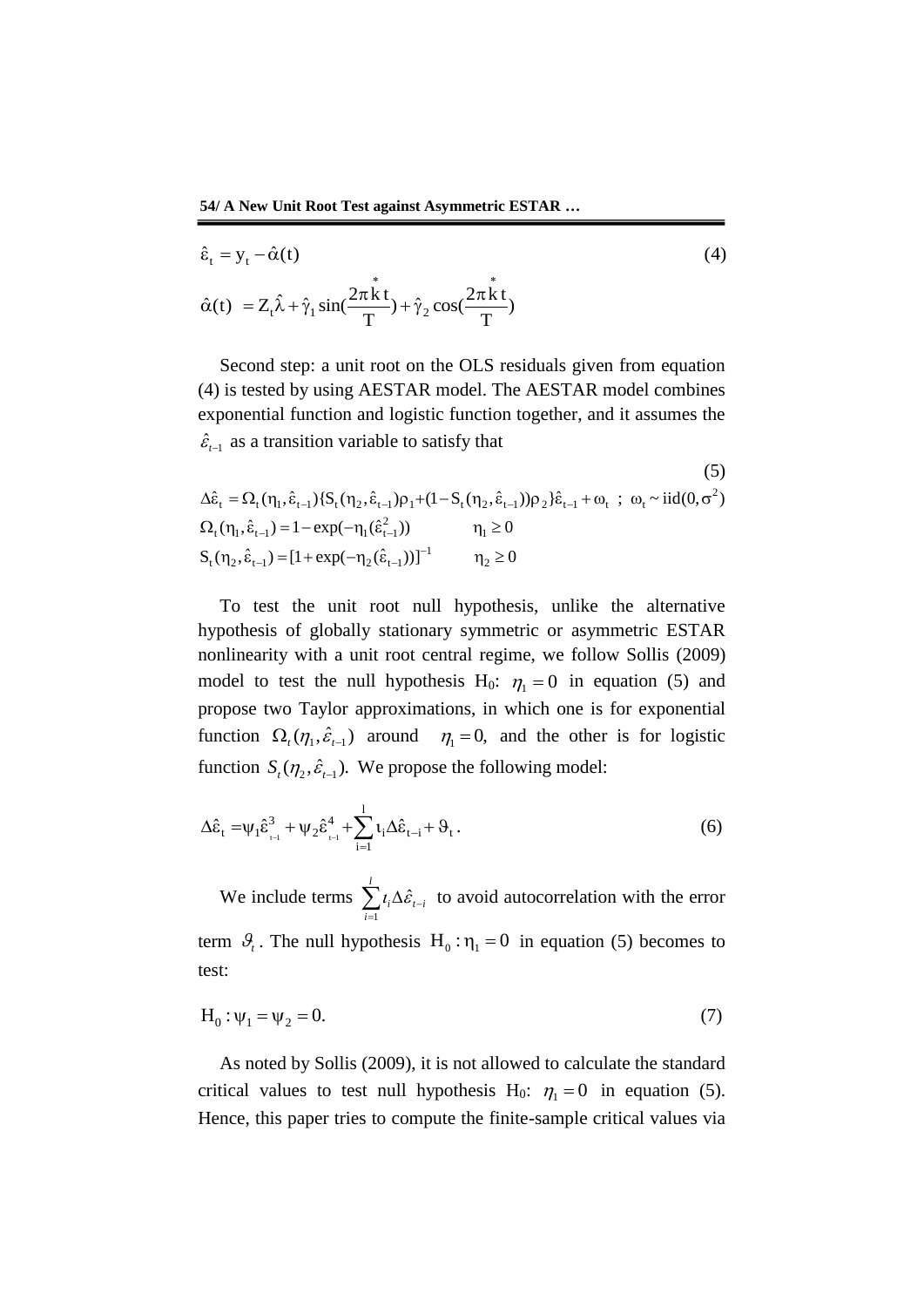two alternative models. The first model is only assumed an intercept term in equation (2) (i.e.,  $Z = [1]$ ). The second model is equipped an intercept term with trend term (i.e.,  $Z = [1,t]$ ). With setting k between 1 to 5 and sample sizes included 100, 200, 300, and 500 observations, we compute asymptotic critical values by Monte Carlo simulation based on random walk model with pseudo-iid  $N(0,1)$  random number and 100,000 replications. The results of critical values are presented in Table 1.

| <b>Table 1: Asymptotic Critical Values</b> |  |  |
|--------------------------------------------|--|--|
|--------------------------------------------|--|--|

| <b>Sample</b> |     |       | <b>Model with intercept</b> |       |       |       | Model with intercept and trend |        |       |       |       |  |  |
|---------------|-----|-------|-----------------------------|-------|-------|-------|--------------------------------|--------|-------|-------|-------|--|--|
| size          |     | $k=1$ | $k=2$                       | $k=3$ | $k=4$ | $k=5$ | $k=1$                          | $k=2$  | $k=3$ | $k=4$ | $k=5$ |  |  |
|               | 10% | 6.233 | 5.066                       | 4.654 | 4.457 | 4.361 | 7.991                          | 6.959  | 6.283 | 5.969 | 5.859 |  |  |
| $T=100$       | 5%  | 7.348 | 6.083                       | 5.61  | 5.383 | 5.283 | 9.218                          | 8.145  | 7.41  | 7.053 | 6.91  |  |  |
|               | 1%  | 9.771 | 8.352                       | 7.754 | 7.51  | 7.363 | 11.922                         | 10.741 | 9.984 | 9.597 | 9.351 |  |  |
|               | 10% | 6.321 | 5.141                       | 4.723 | 4.55  | 4.424 | 8.102                          | 7.044  | 6.373 | 6.069 | 5.94  |  |  |
| $T=200$       | 5%  | 7.415 | 6.146                       | 5.683 | 5.469 | 5.322 | 9.282                          | 8.207  | 7.501 | 7.152 | 7.001 |  |  |
|               | 1%  | 9.735 | 8.436                       | 7.871 | 7.568 | 7.396 | 11.85                          | 10.741 | 9.941 | 9.521 | 9.296 |  |  |
|               | 10% | 6.395 | 5.156                       | 4.774 | 4.581 | 4.484 | 8.121                          | 7.051  | 6.407 | 6.107 | 5.997 |  |  |
| $T=300$       | 5%  | 7.472 | 6.152                       | 5.75  | 5.5   | 5.398 | 9.265                          | 8.178  | 7.524 | 7.17  | 7.008 |  |  |
|               | 1%  | 9.78  | 8.396                       | 7.832 | 7.539 | 7.394 | 11.789                         | 10.616 | 9.934 | 9.486 | 9.331 |  |  |
|               | 10% | 6.427 | 5.204                       | 4.775 | 4.584 | 4.495 | 8.161                          | 7.097  | 6.425 | 6.149 | 5.998 |  |  |
| $T = 500$     | 5%  | 7.48  | 6.193                       | 5.732 | 5.496 | 5.396 | 9.346                          | 8.24   | 7.563 | 7.208 | 7.036 |  |  |
|               | 1%  | 9.768 | 8.324                       | 7.825 | 7.539 | 7.403 | 11.832                         | 10.691 | 9.933 | 9.555 | 9.382 |  |  |

**Note**: Critical values were calculated using Monte Carlo experiment based on 100,000 replications.

When the null of unit root is rejected against the alternative of stationary symmetric or asymmetric ESTAR nonlinearity, we are able to test the null hypothesis of symmetric ESTAR nonlinearity by testing  $H_0: \psi_2 = 0$  against  $H_1: \psi_2 \neq 0$  with a standard *F*-test (*T*-test, or Lagrange Multiplier (*LM*) test).

Third step: when the null hypothesis of unit root is rejected in the second step, we further test whether the nonlinear component in equation (2) is absent. Following Becker et al. (2006), we calculate the F-test statistic: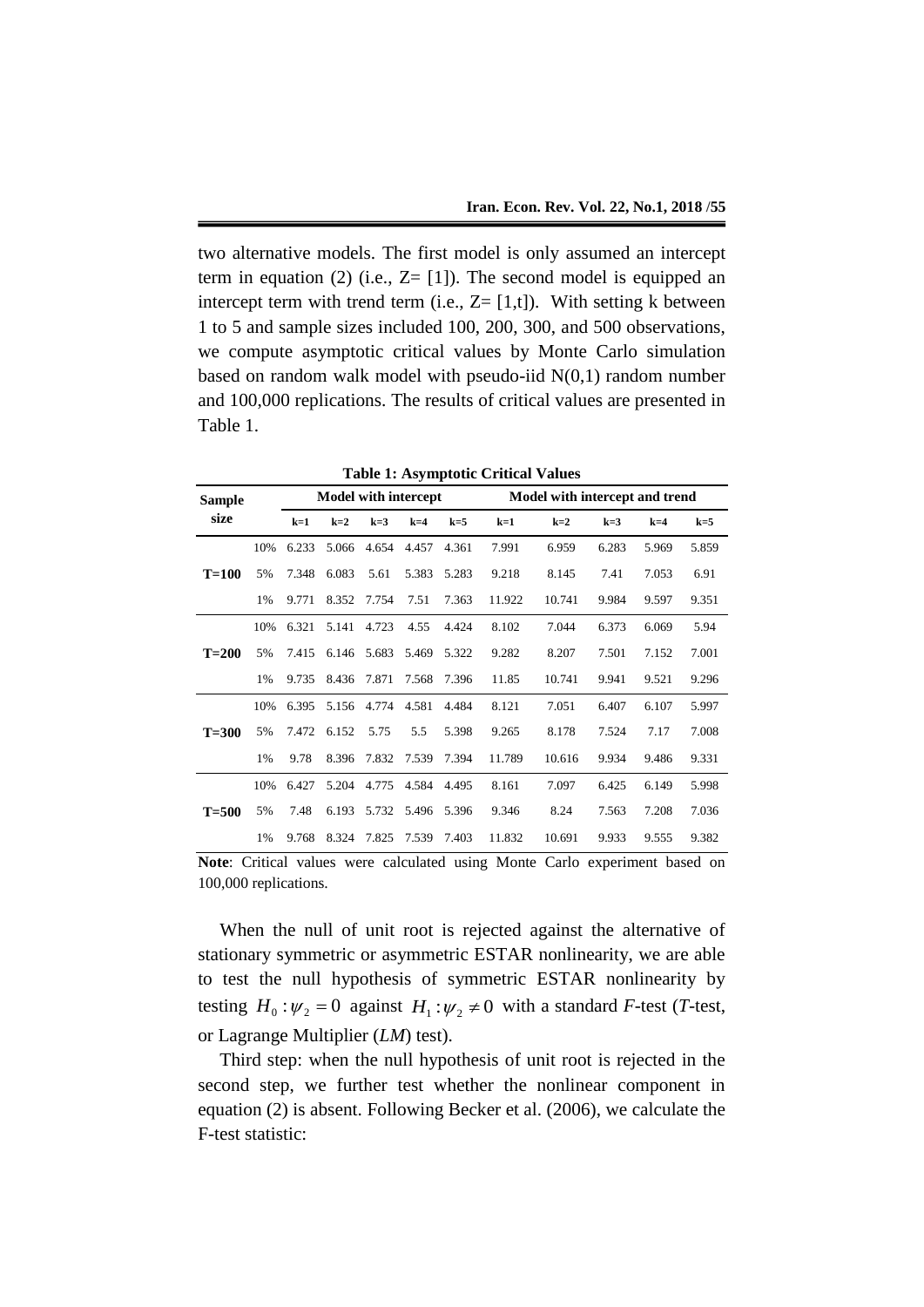$$
F(k^*) = \frac{(SSR_{restricted} - SSR_{unrestricted}(k^*))/2}{SSR_{unrestricted}(k^*)/T - q},
$$
\n(8)

where  $SSR_{unrestricted}$  indicates the SSR with full regression equation (2) and  $SSR_{restricted}$  is the SSR without  $\gamma$  s from short regression under the cases of with and without nonlinear component, respectively. Due to the presence of nuisance parameter, the F-test statistic has no standard distribution. We thereby employ the critical values tabulated in Becker et al. (2006).

## **3. Finite-Sample Size and Power Properties 3.1 Finite-Sample Size**

DGP: \*  $\int_{0}^{\frac{\pi}{2}} t \frac{2\pi k^*}{\pi}$ 

Aiming at the test with a finite-sample size, we consider a following  
DGP:  
\n
$$
y_t = Z_t \lambda + \gamma_1 \sin(\frac{2\pi k^* t}{T}) + \gamma_2 \cos(\frac{2\pi k^* t}{T}) + o_t
$$
\n
$$
o_t = o_{t-1} + \zeta_t \qquad t = 1, 2, ..., T
$$
\n(9)

where  $\zeta_i \sim \text{iid}(0,1)$ ,  $\gamma_1 = \gamma_2 = \{0.1,1\}$ ,  $k^* = \{1,2,3\}$ , sample size  $T = \{100,300\}$ , nominal size is 5%, and 10,000 replications. The values 0.1 and 1 for  $\gamma_1$  and  $\gamma_2$  are related to an almost linear and nonlinear process respectively. The results are presented in Table 2, and all reported sizes for these DGPs are close to 5%.

**Table 2: Empirical Size of the Test Statistic**

|                     | <b>Parameter</b>                                    |       | $T=100$ |       | $T=300$ |       |             |       |  |
|---------------------|-----------------------------------------------------|-------|---------|-------|---------|-------|-------------|-------|--|
| Model               |                                                     | $k=1$ | $k=2$   | $k=3$ |         | $k=1$ | $k=2$ $k=3$ |       |  |
| <b>Model with</b>   | $\gamma_1 = \gamma_2 = 0.1 \ 0.050 \ 0.051 \ 0.047$ |       |         |       |         | 0.048 | 0.047 0.046 |       |  |
| intercept           | $\gamma_1 = \gamma_2 = 1$ 0.053 0.051 0.047         |       |         |       |         | 0.050 | 0.051 0.047 |       |  |
| <b>Model with</b>   | $\gamma_1 = \gamma_2 = 0.1$ 0.054 0.049 0.049       |       |         |       |         | 0.048 | 0.051 0.051 |       |  |
| intercept and trend | $\gamma_1 = \gamma_2 = 1$ 0.052 0.048 0.051         |       |         |       |         | 0.050 | 0.050       | 0.046 |  |

**Note**: Nominal size is at the 5% level. Number of replications is 10,000.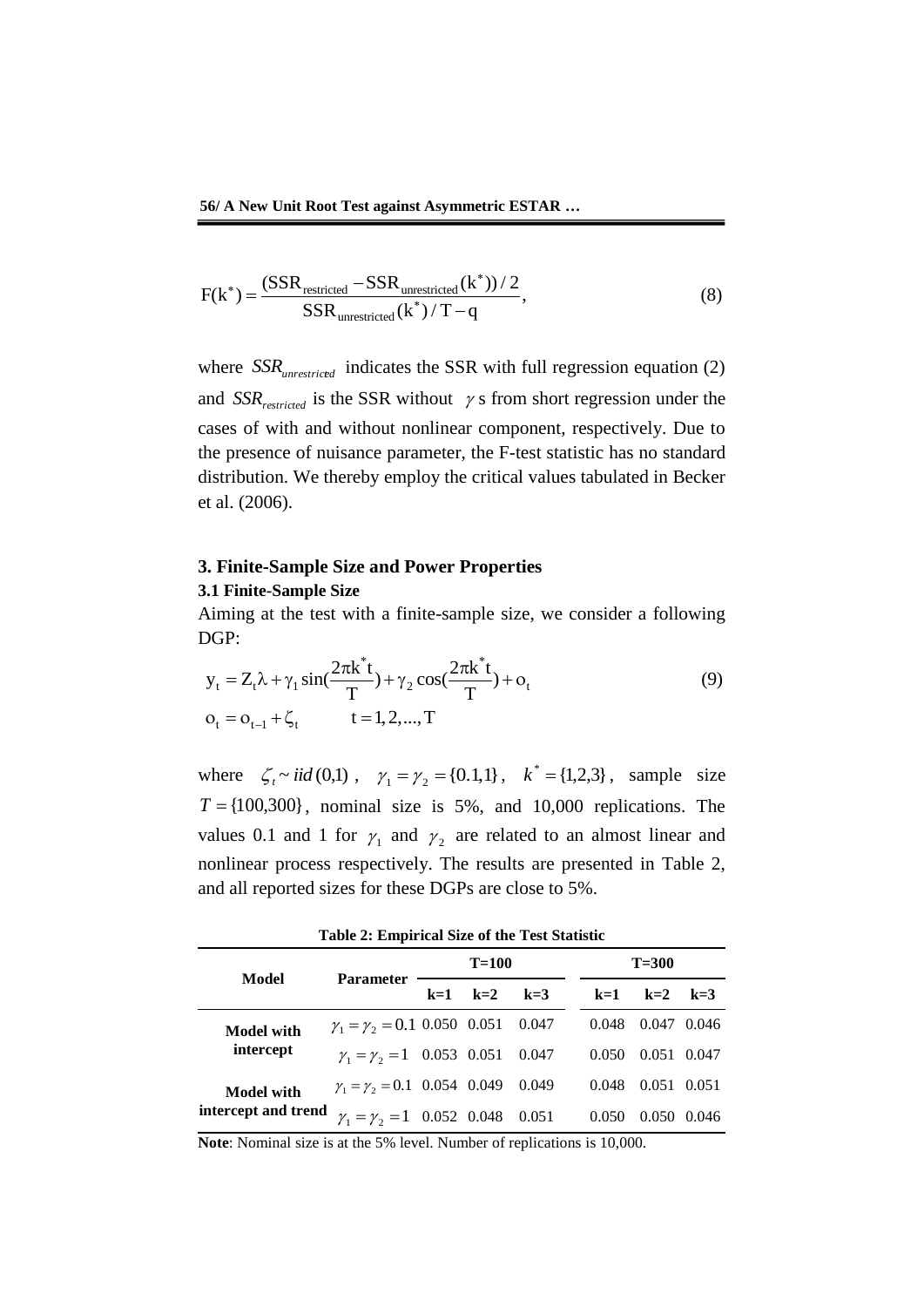#### **3.2. Finite-Sample Power**

To investigate the finite-sample power properties from the unit root test, unlike globally stationary process, we consider a following

Fourier-AESTAR model as DGP:  
\n
$$
y_{t} = Z_{t}\lambda + \gamma_{1} \sin(\frac{2\pi k^{*}t}{T}) + \gamma_{2} \cos(\frac{2\pi k^{*}t}{T}) + o_{t}
$$
\n
$$
o_{t} = o_{t-1} + \Omega_{t}(\eta_{1}, o_{t-1}) \{S_{t}(\eta_{2}, o_{t-1})\rho_{1} + (1 - S_{t}(\eta_{2}, o_{t-1}))\rho_{2}\}o_{t-1} + o_{t}; \omega_{t} \sim \text{id}(0, \sigma^{2})
$$
\n
$$
\Omega_{t}(\eta_{1}, o_{t-1}) = 1 - \exp(-\eta_{1}(o_{t-1}^{2})) \qquad \eta_{1} \ge 0
$$
\n
$$
S_{t}(\eta_{2}, o_{t-1}) = [1 + \exp(-\eta_{2}(o_{t-1}))]^{-1} \qquad \eta_{2} \ge 0
$$

where all combinations of the parameters and frequencies values are specified to be that  $\rho_1 = \{-0.05, -0.1, -0.3\}, \rho_2 = \{-0.05, -0.1, -0.3, -0.7, -0.9, -1\},\$  $\eta_1 = \{0.1, 1\}, \quad \eta_2 = 1, \quad \gamma_1 = \gamma_2 = \{0.1, 1\}, \quad k^* = \{1, 2, 3\}, \quad \omega_t \sim \text{iid}(0, 1)$ , and T = 300. The values 0.1 and 1 with respect to  $\eta_1$  indicate respectively slow and fast transition. The small  $\rho_2$  corresponds to symmetric ESTAR nonlinearity, and the small  $P_1$  linking with a big  $P_2$  generates the large degree of asymmetric ESTAR nonlinearity.

In addition, we compare our test results with the finite-sample power with the unit root test developed by Christopoulos and Leon-Ledesma (2010). We therefore calculate the critical values with the unit root test of Christopoulos and Leon-Ledesma (2010) for both models, in which one equipped only with intercept, and another contains both intercept and trend terms. The results are presented in Table 3. Clearly, the results indicate (a) our test statistic result is much better than the test model of Christopoulos and Leon-Ledesma (2010) in all cases, especially for the model with intercept and trend terms. (b) When the degree of asymmetry is large, our unit root test is becoming more powerful (almost 20% and 32%, respectively) than the model with both intercept and trend in Christopoulos and Leon-Ledesma (2010). Interestingly, we find that both unit root tests have equal power when symmetric ESTAR nonlinearity exists, and it thereby appears no substantive loss in power if our unit root test is substituted with the test of Christopoulos and Leon-Ledesma (2010).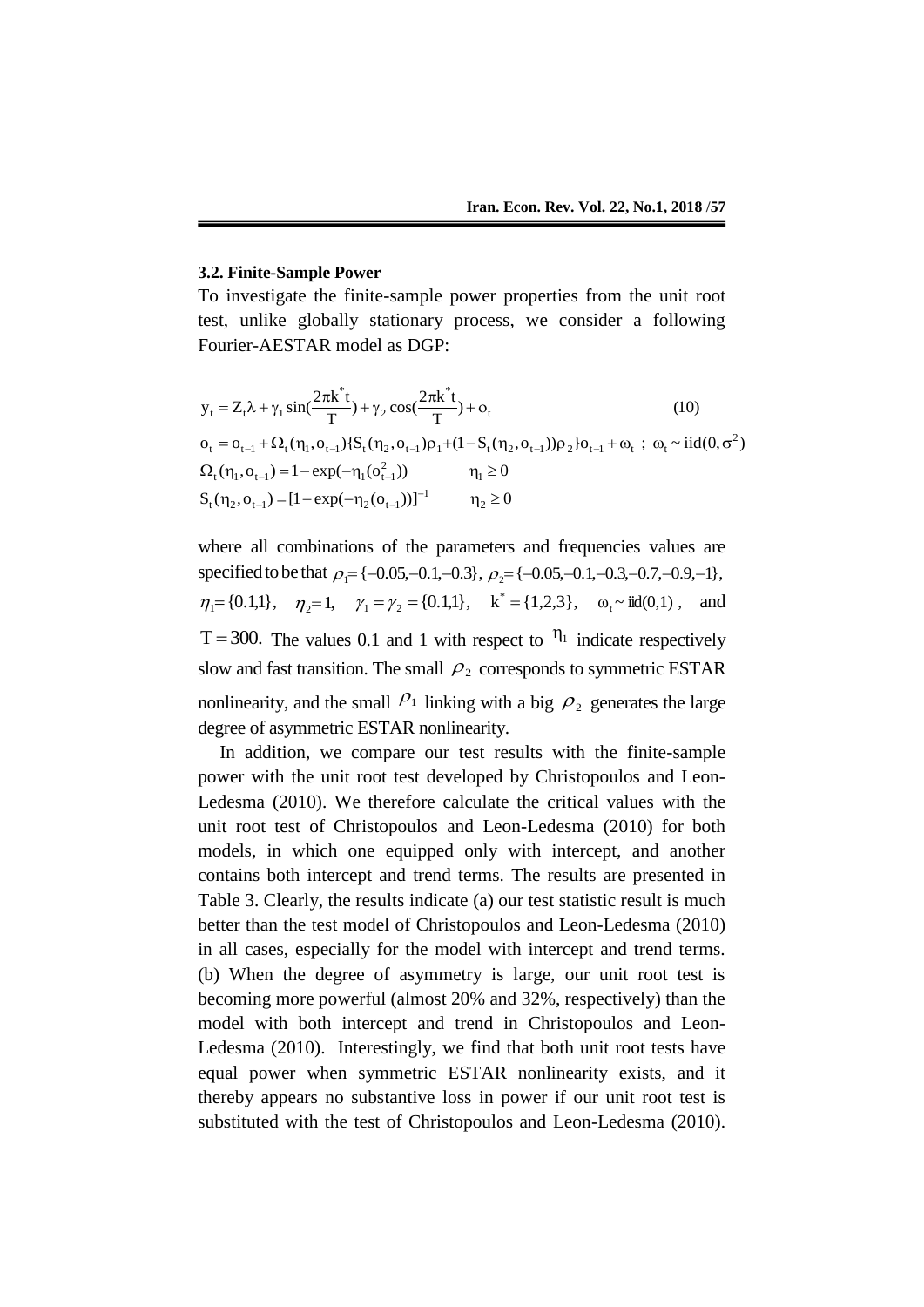In addition, the results also show that our unit root test approach is superior to the test method of Christopoulos and Leon-Ledesma (2010) for both transition parameters (i.e. slow and fast speed), and the test power increases along with the frequency.

### **4. Empirical Application**

In this section, we employ our test statistics to re-test the RIRPH among 12 OECD countries. We extend our data set, compared with the examination of Rapach and Wohar (2004), over the period from 1960Q4 to 2012Q3. The nominal interest rate and CPI variables are collected from OECD Economic Indicators. In order to test the RIRPH, we first calculate real interest rate and further use the U.S as benchmark country to compute the real interest rate differentials series according to the following equation (11):

$$
(\mathbf{i}_{t} - \pi_{t}) - (\mathbf{i}_{t}^{f} - \pi_{t}^{f}) = \text{RID}_{t}
$$
\n(11)

where  $i_t$  and  $\pi_t$  denote domestic nominal interest rate and inflation rates, respectively, and  $i_t^f$  $i_t^f$  and  $\pi_t^f$  indicate respectively the U.S nominal interest rate and inflation rate. In next step, we test the unit root hypothesis aiming at the RID series with our test statistic when multiple smooth breaks are allowed in intercept model. The empirical results are presented in the Table 4. The significant F statistic in the fourth column indicates that both sine and cosine terms should be included in the estimated model for all countries. Obviously, the joint null hypothesis of unit root test is rejected for all countries except for Canada. Also, the results in column five show that the null of symmetric adjustment for the RID is rejected in Belgium, Netherlands, New Zealand, Norway, and UK.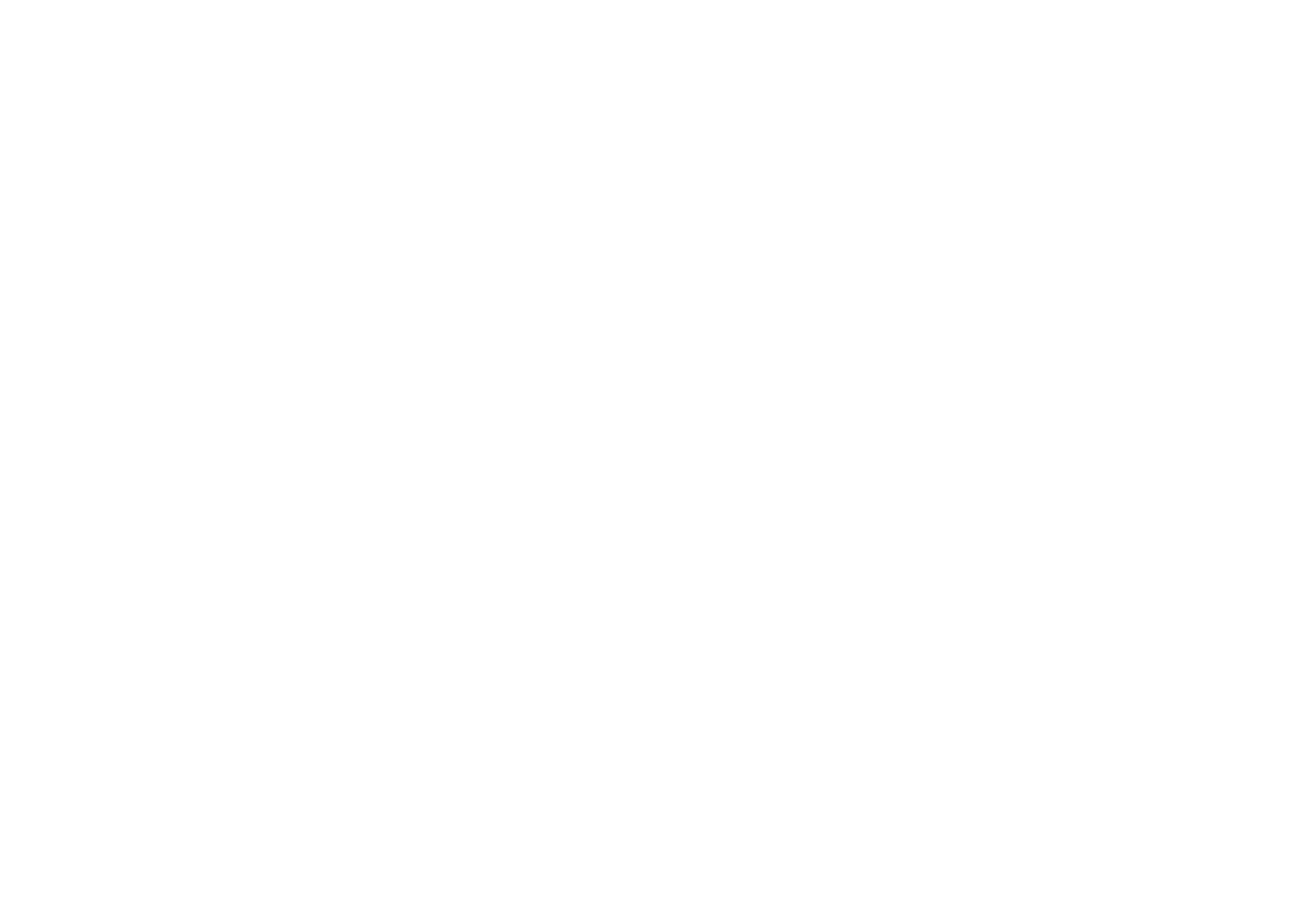|               |            |          |                       |       |                         |       | <b>Sollis-Fourier model</b>       |                         |       |                         |                       |                         |       |                         | KSS-Fourier model (Christopoulos and Leon-Ledesma (2010)) |       |       |                         |
|---------------|------------|----------|-----------------------|-------|-------------------------|-------|-----------------------------------|-------------------------|-------|-------------------------|-----------------------|-------------------------|-------|-------------------------|-----------------------------------------------------------|-------|-------|-------------------------|
| $\mathcal{R}$ |            |          | <b>Constant model</b> |       |                         |       | <b>Constant &amp; Trend model</b> |                         |       |                         | <b>Constant model</b> |                         |       |                         | <b>Constant &amp; Trend model</b>                         |       |       |                         |
| $\mathbf k$   | $\rho_{1}$ | $\rho_2$ | $\gamma_1 = \gamma_2$ | $=$   | $\gamma_1 = \gamma_2 =$ |       |                                   | $\gamma_1 = \gamma_2 =$ |       | $\gamma_1 = \gamma_2 =$ |                       | $\gamma_1 = \gamma_2 =$ |       | $\gamma_1 = \gamma_2 =$ | $\gamma_1 = \gamma_2 =$                                   |       |       | $\gamma_1 = \gamma_2 =$ |
|               |            |          | 0.1                   | 1     | 0.1                     | 1     | 0.1                               | 1                       | 0.1   | 1                       | 0.1                   | 1                       | 0.1   | 1                       | 0.1                                                       | 1     | 0.1   | 1                       |
|               |            | $-1$     | 1.000                 | 1.000 | 1.000                   | 1.000 | 1.000                             | 1.000                   | 1.000 | 1.000                   | 1.000                 | 1.000                   | 1.000 | 1.000                   | 0.999                                                     | 0.999 | 0.998 | 1.000                   |
|               |            | $-0.7$   | 1.000                 | 1.000 | 1.000                   | 1.000 | 1.000                             | 1.000                   | 1.000 | 1.000                   | 1.000                 | 1.000                   | 1.000 | 1.000                   | 0.996                                                     | 0.999 | 0.996 | 0.998                   |
|               | $-0.3$     | $-0.3$   | 0.996                 | 1.000 | 0.997                   | 1.000 | 0.979                             | 0.996                   | 0.980 | 0.997                   | 0.992                 | 0.997                   | 0.994 | 0.998                   | 0.964                                                     | 0.990 | 0.966 | 0.992                   |
|               |            | $-0.1$   | 0.876                 | 0.956 | 0.879                   | 0.958 | 0.702                             | 0.874                   | 0.706 | 0.871                   | 0.818                 | 0.866                   | 0.826 | 0.870                   | 0.648                                                     | 0.749 | 0.655 | 0.751                   |
|               |            | $-0.05$  | 0.640                 | 0.800 | 0.637                   | 0.794 | 0.436                             | 0.614                   | 0.435 | 0.617                   | 0.572                 | 0.633                   | 0.560 | 0.646                   | 0.381                                                     | 0.482 | 0.371 | 0.475                   |
|               |            | $-1$     | 0.995                 | 1.000 | 0.994                   | 1.000 | 0.971                             | 0.999                   | 0.971 | 0.999                   | 0.935                 | 0.932                   | 0.934 | 0.927                   | 0.877                                                     | 0.899 | 0.869 | 0.894                   |
|               |            | $-0.7$   | 0.981                 | 0.999 | 0.982                   | 0.999 | 0.932                             | 0.994                   | 0.933 | 0.994                   | 0.915                 | 0.916                   | 0.915 | 0.913                   | 0.834                                                     | 0.864 | 0.823 | 0.860                   |
|               | $-0.1$     | $-0.3$   | 0.876                 | 0.958 | 0.879                   | 0.955 | 0.703                             | 0.870                   | 0.701 | 0.869                   | 0.821                 | 0.859                   | 0.828 | 0.868                   | 0.647                                                     | 0.757 | 0.638 | 0.754                   |
|               |            | $-0.1$   | 0.520                 | 0.623 | 0.521                   | 0.626 | 0.318                             | 0.438                   | 0.323 | 0.441                   | 0.511                 | 0.609                   | 0.514 | 0.607                   | 0.318                                                     | 0.411 | 0.301 | 0.409                   |
|               |            | $-0.05$  | 0.327                 | 0.407 | 0.331                   | 0.398 | 0.184                             | 0.241                   | 0.190 | 0.243                   | 0.321                 | 0.383                   | 0.329 | 0.402                   | 0.181                                                     | 0.230 | 0.186 | 0.232                   |
|               |            | $-1$     | 0.928                 | 0.992 | 0.929                   | 0.991 | 0.817                             | 0.964                   | 0.824 | 0.965                   | 0.756                 | 0.778                   | 0.762 | 0.780                   | 0.637                                                     | 0.716 | 0.643 | 0.716                   |
|               |            | $-0.7$   | 0.866                 | 0.974 | 0.869                   | 0.973 | 0.714                             | 0.916                   | 0.713 | 0.909                   | 0.714                 | 0.747                   | 0.708 | 0.738                   | 0.559                                                     | 0.639 | 0.564 | 0.639                   |
|               | $-0.05$    | $-0.3$   | 0.653                 | 0.800 | 0.642                   | 0.799 | 0.437                             | 0.617                   | 0.442 | 0.607                   | 0.566                 | 0.634                   | 0.556 | 0.631                   | 0.384                                                     | 0.474 | 0.382 | 0.480                   |
|               |            | $-0.1$   | 0.334                 | 0.408 | 0.322                   | 0.414 | 0.197                             | 0.240                   | 0.191 | 0.245                   | 0.326                 | 0.392                   | 0.326 | 0.383                   | 0.179                                                     | 0.229 | 0.183 | 0.224                   |
|               |            | $-0.05$  | 0.207                 | 0.244 | 0.218                   | 0.252 | 0.122                             | 0.140                   | 0.118 | 0.146                   | 0.217                 | 0.253                   | 0.223 | 0.247                   | 0.116                                                     | 0.142 | 0.122 | 0.136                   |
|               |            | $-1$     | 1.000                 | 1.000 | 1.000                   | 1.000 | 1.000                             | 1.000                   | 1.000 | 1.000                   | 1.000                 | 1.000                   | 1.000 | 1.000                   | 1.000                                                     | 1.000 | 0.999 | 1.000                   |
|               |            | $-0.7$   | 1.000                 | 1.000 | 1.000                   | 1.000 | 1.000                             | 1.000                   | 1.000 | 1.000                   | 1.000                 | 1.000                   | 1.000 | 1.000                   | 0.999                                                     | 0.999 | 0.998 | 0.999                   |
|               | $-0.3$     | $-0.3$   | 0.999                 | 1.000 | 0.999                   | 1.000 | 0.993                             | 0.999                   | 0.991 | 0.999                   | 0.998                 | 1.000                   | 0.998 | 0.999                   | 0.987                                                     | 0.996 | 0.985 | 0.996                   |
|               |            | $-0.1$   | 0.958                 | 0.988 | 0.959                   | 0.986 | 0.831                             | 0.936                   | 0.825 | 0.936                   | 0.914                 | 0.921                   | 0.907 | 0.924                   | 0.767                                                     | 0.846 | 0.767 | 0.842                   |
| 2             |            | $-0.05$  | 0.804                 | 0.904 | 0.800                   | 0.905 | 0.575                             | 0.753                   | 0.585 | 0.747                   | 0.711                 | 0.755                   | 0.714 | 0.752                   | 0.516                                                     | 0.606 | 0.516 | 0.606                   |
|               |            | $-1$     | 0.999                 | 1.000 | 0.999                   | 1.000 | 0.988                             | 1.000                   | 0.987 | 1.000                   | 0.966                 | 0.957                   | 0.963 | 0.958                   | 0.920                                                     | 0.925 | 0.922 | 0.931                   |
|               | $-0.1$     | $-0.7$   | 0.997                 | 1.000 | 0.996                   | 1.000 | 0.969                             | 0.998                   | 0.968 | 0.999                   | 0.954                 | 0.948                   | 0.955 | 0.946                   | 0.896                                                     | 0.906 | 0.897 | 0.907                   |
|               |            | $-0.3$   | 0.958                 | 0.985 | 0.961                   | 0.987 | 0.828                             | 0.936                   | 0.817 | 0.939                   | 0.912                 | 0.926                   | 0.908 | 0.924                   | 0.773                                                     | 0.841 | 0.766 | 0.843                   |
|               |            | $-0.1$   | 0.721                 | 0.801 | 0.725                   | 0.794 | 0.465                             | 0.568                   | 0.463 | 0.580                   | 0.705                 | 0.771                   | 0.707 | 0.762                   | 0.453                                                     | 0.556 | 0.458 | 0.564                   |

**Table 3: Empirical Power Comparison at the 5% Nominal Level**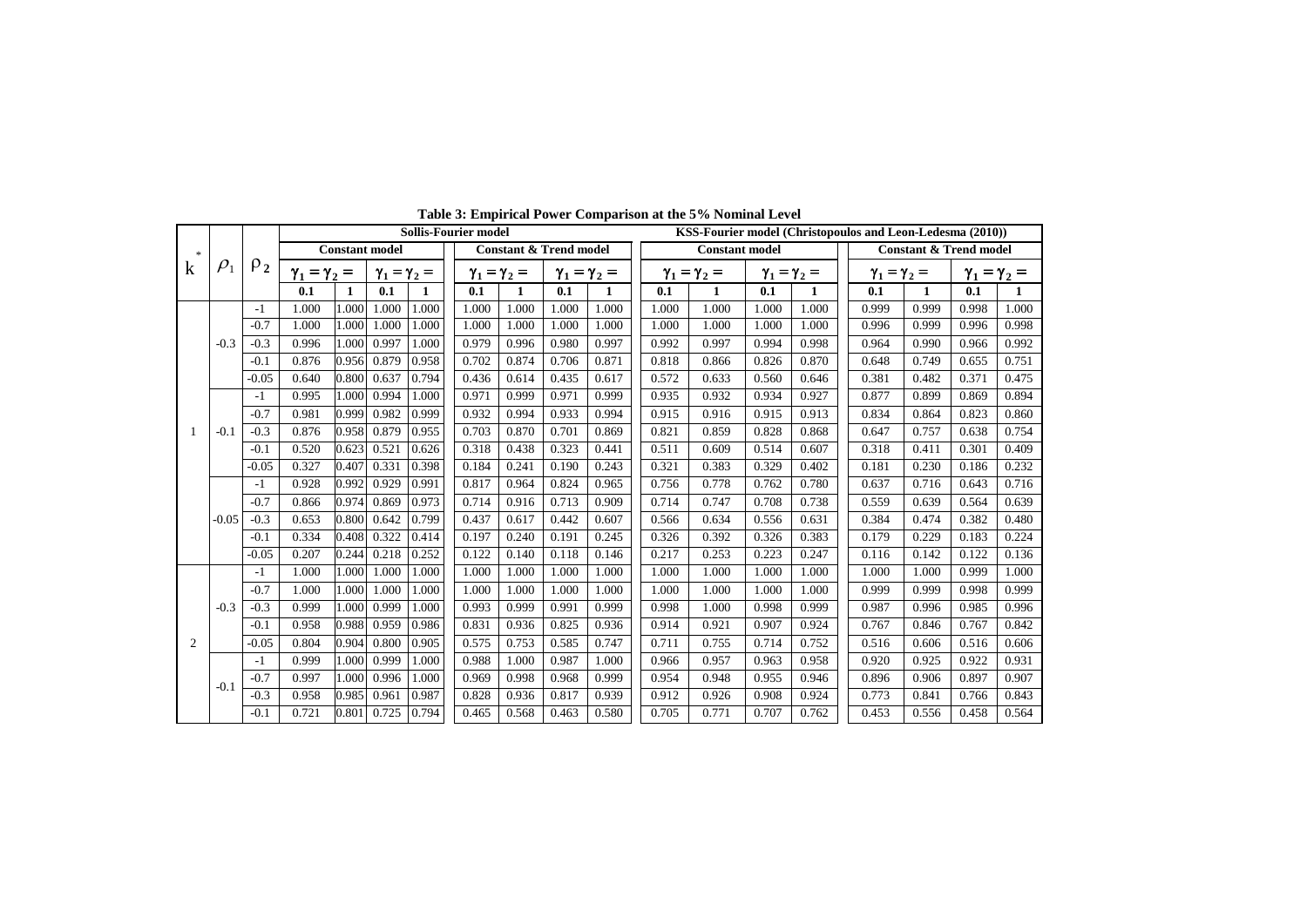|             |                        |         |                         | <b>Sollis-Fourier model</b> |                         |              |       |                                   |       |                         |       |                         | KSS-Fourier model (Christopoulos and Leon-Ledesma (2010)) |                         |                         |                                   |                         |       |  |
|-------------|------------------------|---------|-------------------------|-----------------------------|-------------------------|--------------|-------|-----------------------------------|-------|-------------------------|-------|-------------------------|-----------------------------------------------------------|-------------------------|-------------------------|-----------------------------------|-------------------------|-------|--|
| -26         | $\rho_2$<br>$\rho_{1}$ |         | <b>Constant model</b>   |                             |                         |              |       | <b>Constant &amp; Trend model</b> |       |                         |       | <b>Constant model</b>   |                                                           |                         |                         | <b>Constant &amp; Trend model</b> |                         |       |  |
| $\mathbf k$ |                        |         | $\gamma_1 = \gamma_2 =$ |                             | $\gamma_1 = \gamma_2 =$ |              |       | $\gamma_1 = \gamma_2 =$           |       | $\gamma_1 = \gamma_2 =$ |       | $\gamma_1 = \gamma_2 =$ |                                                           | $\gamma_1 = \gamma_2 =$ | $\gamma_1 = \gamma_2 =$ |                                   | $\gamma_1 = \gamma_2 =$ |       |  |
|             |                        |         | 0.1                     | $\mathbf{1}$                | 0.1                     | $\mathbf{1}$ | 0.1   | 1                                 | 0.1   | 1                       | 0.1   | 1                       | 0.1                                                       | 1                       | 0.1                     | 1                                 | 0.1                     | 1     |  |
|             |                        | $-0.05$ | 0.493                   | 0.588                       | 0.504                   | 0.584        | 0.290 | 0.361                             | 0.291 | 0.374                   | 0.489 | 0.551                   | 0.489                                                     | 0.533                   | 0.290                   | 0.355                             | 0.294                   | 0.354 |  |
|             |                        | -1      | 0.968                   | 0.996                       | 0.968                   | 0.996        | 0.903 | 0.990                             | 0.898 | 0.991                   | 0.841 | 0.845                   | 0.841                                                     | 0.841                   | 0.738                   | 0.796                             | 0.747                   | 0.779 |  |
|             |                        | $-0.7$  | 0.937                   | 0.988                       | 0.943                   | 0.988        | 0.821 | 0.965                             | 0.828 | 0.963                   | 0.812 | 0.820                   | 0.807                                                     | 0.809                   | 0.678                   | 0.742                             | 0.673                   | 0.741 |  |
|             | $-0.05$                | $-0.3$  | 0.807                   | 0.897                       | 0.803                   | 0.907        | 0.576 | 0.754                             | 0.581 | 0.757                   | 0.710 | 0.751                   | 0.709                                                     | 0.755                   | 0.512                   | 0.611                             | 0.516                   | 0.608 |  |
|             |                        | $-0.1$  | 0.503                   | 0.585                       | 0.506                   | 0.584        | 0.286 | 0.360                             | 0.287 | 0.368                   | 0.485 | 0.557                   | 0.483                                                     | 0.543                   | 0.290                   | 0.355                             | 0.287                   | 0.347 |  |
|             |                        | $-0.05$ | 0.345                   | 0.392                       | 0.333                   | 0.394        | 0.187 | 0.221                             | 0.190 | 0.231                   | 0.335 | 0.383                   | 0.336                                                     | 0.385                   | 0.186                   | 0.224                             | 0.187                   | 0.222 |  |
|             |                        | -1      | 1.000                   | 1.000                       | 1.000                   | 1.000        | 1.000 | 1.000                             | 1.000 | 1.000                   | 1.000 | 1.000                   | 1.000                                                     | 1.000                   | 1.000                   | 1.000                             | 1.000                   | 1.000 |  |
|             |                        | $-0.7$  | 1.000                   | 1.000                       | 1.000                   | 1.000        | 1.000 | 1.000                             | 1.000 | 1.000                   | 1.000 | 1.000                   | 1.000                                                     | 1.000                   | 0.999                   | 1.000                             | 0.999                   | 0.999 |  |
|             | $-0.3$                 | $-0.3$  | 1.000                   | 1.000                       | 1.000                   | 1.000        | 0.997 | 1.000                             | 0.996 | 1.000                   | 1.000 | 1.000                   | 0.999                                                     | 1.000                   | 0.993                   | 0.998                             | 0.993                   | 0.998 |  |
|             |                        | $-0.1$  | 0.975                   | 0.990                       | 0.976                   | 0.992        | 0.883 | 0.958                             | 0.886 | 0.960                   | 0.934 | 0.945                   | 0.936                                                     | 0.945                   | 0.844                   | 0.881                             | 0.836                   | 0.883 |  |
|             |                        | $-0.05$ | 0.854                   | 0.929                       | 0.847                   | 0.927        | 0.650 | 0.809                             | 0.653 | 0.808                   | 0.763 | 0.788                   | 0.754                                                     | 0.783                   | 0.582                   | 0.671                             | 0.595                   | 0.671 |  |
|             |                        | -1      | 0.999                   | 1.000                       | 0.999                   | 1.000        | 0.995 | 1.000                             | 0.994 | 1.000                   | 0.973 | 0.966                   | 0.977                                                     | 0.966                   | 0.941                   | 0.937                             | 0.942                   | 0.946 |  |
|             |                        | $-0.7$  | 0.998                   | 1.000                       | 0.998                   | 1.000        | 0.984 | 0.999                             | 0.981 | 0.999                   | 0.967 | 0.958                   | 0.965                                                     | 0.962                   | 0.923                   | 0.934                             | 0.926                   | 0.925 |  |
| 3           | $-0.1$                 | $-0.3$  | 0.975                   | 0.991                       | 0.973                   | 0.992        | 0.880 | 0.959                             | 0.879 | 0.963                   | 0.940 | 0.940                   | 0.943                                                     | 0.946                   | 0.837                   | 0.882                             | 0.835                   | 0.883 |  |
|             |                        | $-0.1$  | 0.778                   | 0.837                       | 0.780                   | 0.835        | 0.541 | 0.655                             | 0.542 | 0.658                   | 0.765 | 0.817                   | 0.763                                                     | 0.813                   | 0.541                   | 0.646                             | 0.539                   | 0.641 |  |
|             |                        | $-0.05$ | 0.544                   | 0.630                       | 0.562                   | 0.632        | 0.342 | 0.422                             | 0.342 | 0.423                   | 0.551 | 0.605                   | 0.548                                                     | 0.602                   | 0.340                   | 0.416                             | 0.337                   | 0.414 |  |
|             |                        | -1      | 0.981                   | 0.998                       | 0.981                   | 0.998        | 0.926 | 0.992                             | 0.930 | 0.992                   | 0.862 | 0.857                   | 0.862                                                     | 0.861                   | 0.783                   | 0.812                             | 0.788                   | 0.814 |  |
|             |                        | $-0.7$  | 0.960                   | 0.992                       | 0.959                   | 0.992        | 0.863 | 0.974                             | 0.871 | 0.974                   | 0.838 | 0.837                   | 0.832                                                     | 0.841                   | 0.730                   | 0.775                             | 0.738                   | 0.778 |  |
|             | $-0.05$                | $-0.3$  | 0.852                   | 0.937                       | 0.851                   | 0.933        | 0.648 | 0.806                             | 0.655 | 0.811                   | 0.761 | 0.783                   | 0.763                                                     | 0.783                   | 0.595                   | 0.661                             | 0.582                   | 0.669 |  |
|             |                        | $-0.1$  | 0.547                   | 0.638                       | 0.552                   | 0.632        | 0.337 | 0.424                             | 0.345 | 0.425                   | 0.550 | 0.608                   | 0.535                                                     | 0.603                   | 0.338                   | 0.411                             | 0.341                   | 0.415 |  |
|             |                        | $-0.05$ | 0.355                   | 0.415                       | 0.349                   | 0.423        | 0.212 | 0.260                             | 0.214 | 0.263                   | 0.379 | 0.420                   | 0.364                                                     | 0.425                   | 0.222                   | 0.267                             | 0.214                   | 0.262 |  |

**Table 3: Empirical Power Comparison at the 5% Nominal Level**

**Note**: Empirical power were calculated using Monte Carlo experiment based on 10,000 replications and T=300.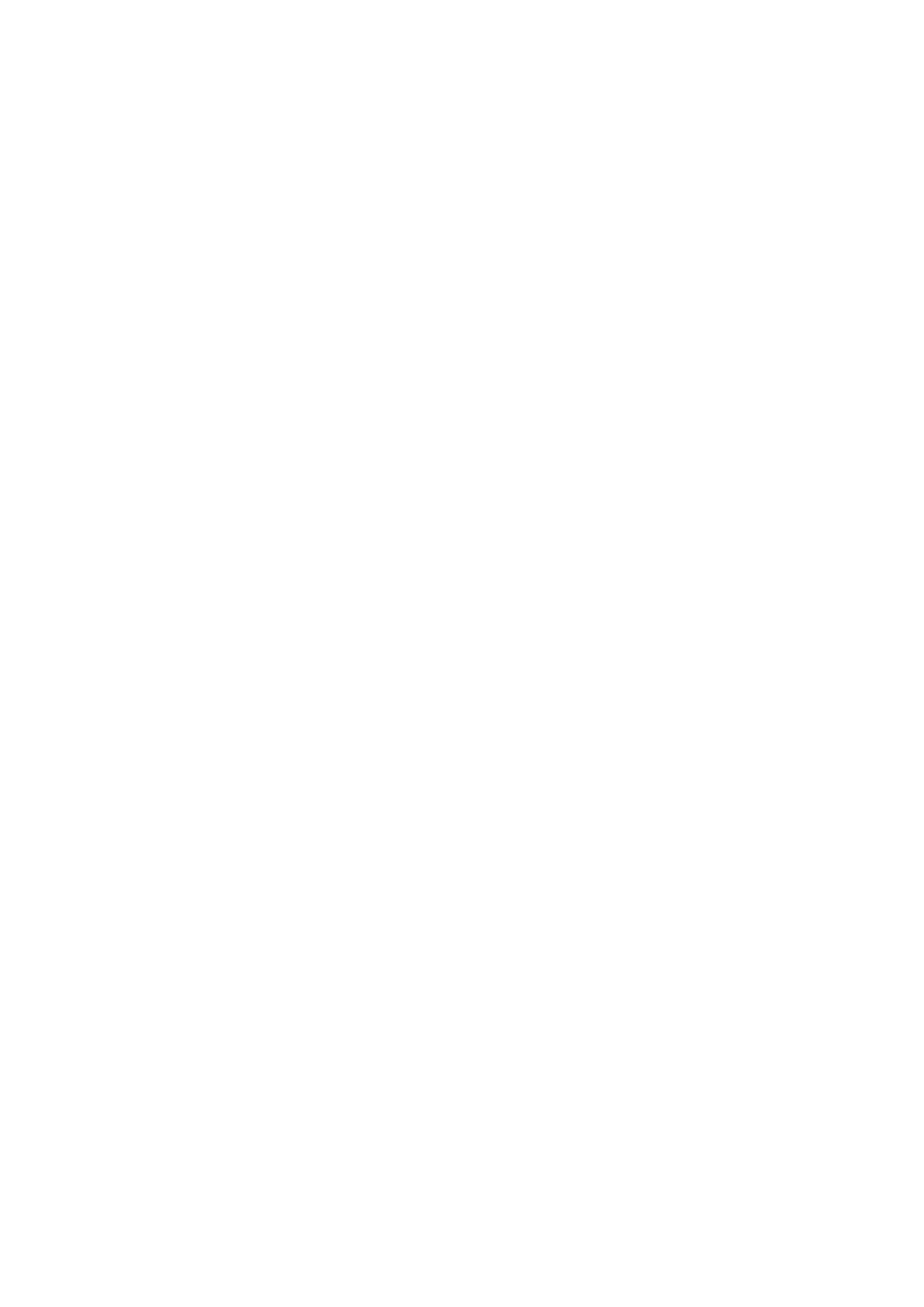| <b>Table 4: Empirical Results for RIRPH</b> |                      |                |                            |            |                                              |  |  |  |  |  |  |
|---------------------------------------------|----------------------|----------------|----------------------------|------------|----------------------------------------------|--|--|--|--|--|--|
| Country                                     | Optimum<br>frequency | Optimum<br>lag | <b>F-test</b><br>statistic |            | $H_0: \psi_2 = 0$ $H_0: \psi_1 = \psi_2 = 0$ |  |  |  |  |  |  |
| Australia                                   | 1                    | 4              | 26.461                     | $-0.72$    | $8.651*$                                     |  |  |  |  |  |  |
| Belgium                                     | 5                    | 8              | 38.651                     | 3.299**    | 10.968***                                    |  |  |  |  |  |  |
| Canada                                      | $\overline{c}$       | 5              | 18.69                      | 1.411      | 4.445                                        |  |  |  |  |  |  |
| Denmark                                     | 1                    | 4              | 39.595                     | 1.116      | 6.488*                                       |  |  |  |  |  |  |
| France                                      | 1                    | 1              | 20.115                     | $-1.358$   | 12.262***                                    |  |  |  |  |  |  |
| Ireland                                     | 3                    | 4              | 26.328                     | 0.514      | 19.773***                                    |  |  |  |  |  |  |
| Italy                                       | 4                    | 4              | 24.409                     | 0.378      | $15.66***$                                   |  |  |  |  |  |  |
| <b>Netherlands</b>                          | 5                    | 8              | 16.267                     | $3.692**$  | $11.021***$                                  |  |  |  |  |  |  |
| New Zealand                                 | 1                    | 6              | 90.656                     | $-2.328**$ | 7.300*                                       |  |  |  |  |  |  |
| Norway                                      | 1                    | 4              | 28.669                     | 3.279**    | 10.478***                                    |  |  |  |  |  |  |
| Switzerland                                 | 5                    | 6              | 19.942                     | $-1.453$   | $6.441***$                                   |  |  |  |  |  |  |
| United Kingdom                              | 4                    | 6              | 12.36                      | $-2.96**$  | 9.765***                                     |  |  |  |  |  |  |

**61/ A New Unit Root Test against Asymmetric ESTAR …**

Note: The optimum lag order selected based on the recursive t-statistic. \*\*\*, \*\* and \* indicate the null hypothesis is rejected at the 1%, 5% and 10% levels, respectively.

### **5. Conclusion**

In this paper, we generalize the Sollis (2009) AESTAR nonlinear unit root test with allowing multiple smooth temporary breaks by calculating means in Fourier function. The simulation results of Monte Carlo studies also show that our empirical test approach is more reliable and its test statistic is much powerful. Lastly, we further employ our test to examine the real interest rate parity hypothesis over 12 OECD countries and find that the RID series are short-lived, nonlinear mean reversing with multiple smooth breaks, and some adjustments deviated from equilibrium are asymmetrical.

### **References**

Bai, J., & Perron, P. (2003). Computation and Analysis of Multiple Structural Change Models. *Journal of Applied Econometrics, 18*, 1– 22.